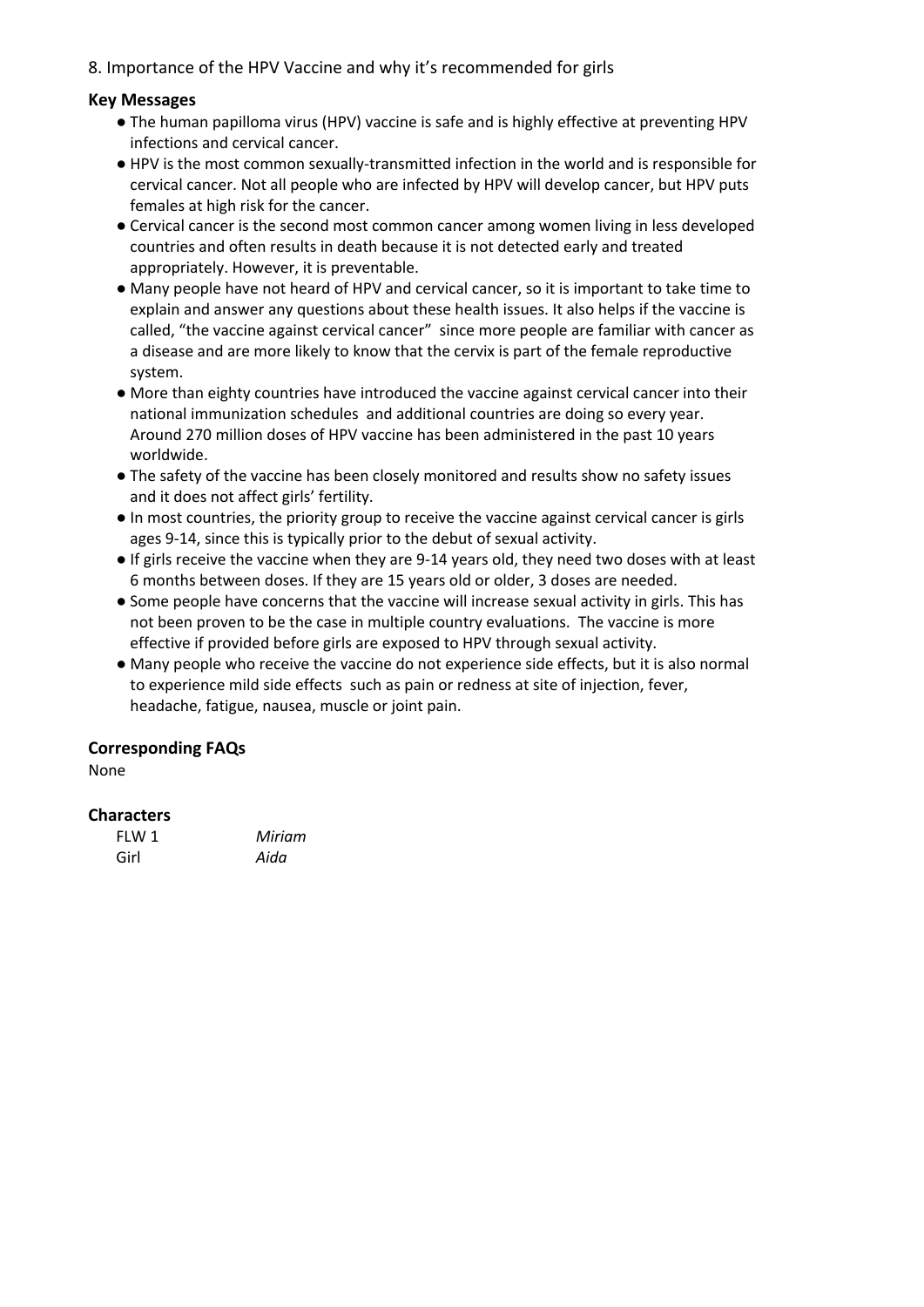### 8. Importance of the HPV Vaccine and why it's recommended for girls

- **Narrator:** It's great that you decided to listen to Audio Job Aid number 8. In it you will hear a conversation between a frontline worker named Miriam and a young girl named Aida. Miriam is promoting the Human Papilloma Virus vaccine, also known as the HPV vaccine or vaccine to prevent cervical cancer. Miriam is making sure that girls like Aida have their questions answered before they get the vaccine. During the Audio Job Aid, think about what other questions a girl might ask about the vaccine and how you would respond if you were in Miriam's place. Let's get started…
- **Miriam:** Hello, my name is Miriam and I am a frontline worker responsible for the immunization program. How are you today?
- **Aida:** Hello, I'm fine. Well I was, but at school I have been hearing lots of talk about immunization and I am a bit worried because I don't like needles… Why are you visiting me? I thought I had finished all my immunizations when I was a young child?
- **Miriam:** Well, you know, there are a few immunizations that require a booster dose after some years. But also there are sometimes new vaccines that are developed, and that is what I am here today to talk to you about. It's a new vaccine that prevents cervical cancer.
- **Aida:** Well, I know that cancer is bad, but I've never heard of cervical cancer. What exactly does this vaccine do and what does it have to do with me?
- **Miriam:** You are smart to ask those questions, Aida. Firstly, cervical cancer is one of the most common and deadly cancers affecting women. Even though it is so common and deadly, many people have not heard of it. The new vaccine doesn't guarantee that you will not get cervical cancer, but it prevents you from getting a common disease that puts females at high risk for cervical cancer. So this new vaccine greatly reduces the chance of getting cervical cancer and protects against some other cancers and health issues.
- **Aida:** Oh, well, I guess it is good to be protected, but I also heard some of my friends talking about getting the HPV vaccine – do I have to get that one too?
- **Miriam:** In fact, the HPV vaccine is another name for the vaccine to prevent cervical cancer. HPV, or human papilloma virus, is the name of the infection that the vaccine prevents. So you don't have to get two different vaccines, just one…
- **Aida:** Oh, hmmm… my mother said she doesn't want me getting the HPV vaccine, but she didn't say why.
- **Miriam:** That is something I hear from many caregivers. Some are concerned about the safety of the new vaccine, and others question why their daughter has to get a vaccine against a sexually transmitted disease when their daughter is still so young.
- **Aida:** Well is it safe? And why do I have to get it now?
- **Miriam:** The vaccine is completely safe and causes only minor side effects. Just like many other vaccines, mild side effects include pain or redness at site of injection, fever, headache, fatigue, nausea, muscle or joint pain. But these go away after a few days, so they are nothing to be concerned about. In fact, the vaccine is recognized as being safe that over 80 countries have introduced the vaccine, and it is being monitored in those countries and around the world. It's also important to note that it does not harm girls' fertility or ability to have children.
- **Aida:** That's good to know. I definitely hope to have my own kids one day. But back to my question about why I have to get it now?
- **Miriam:** The vaccine is recommended for girls between 9 and 14 years old. This is because it is very important for girls to receive the vaccine before they are sexually active to ensure they are protected when they do become sexually active. How old are you now, Aida??

**Aida:** I am 11 years old.

- **Miriam:** A very smart and mature 11 year old! Well I have some more good news for you, because you are younger, you only need two doses of the vaccine with at least 6 months in between injections.
- **Aida:** I guess that is good news. But I don't know that I'm ready for it today, and I really don't know that my mother will approve.